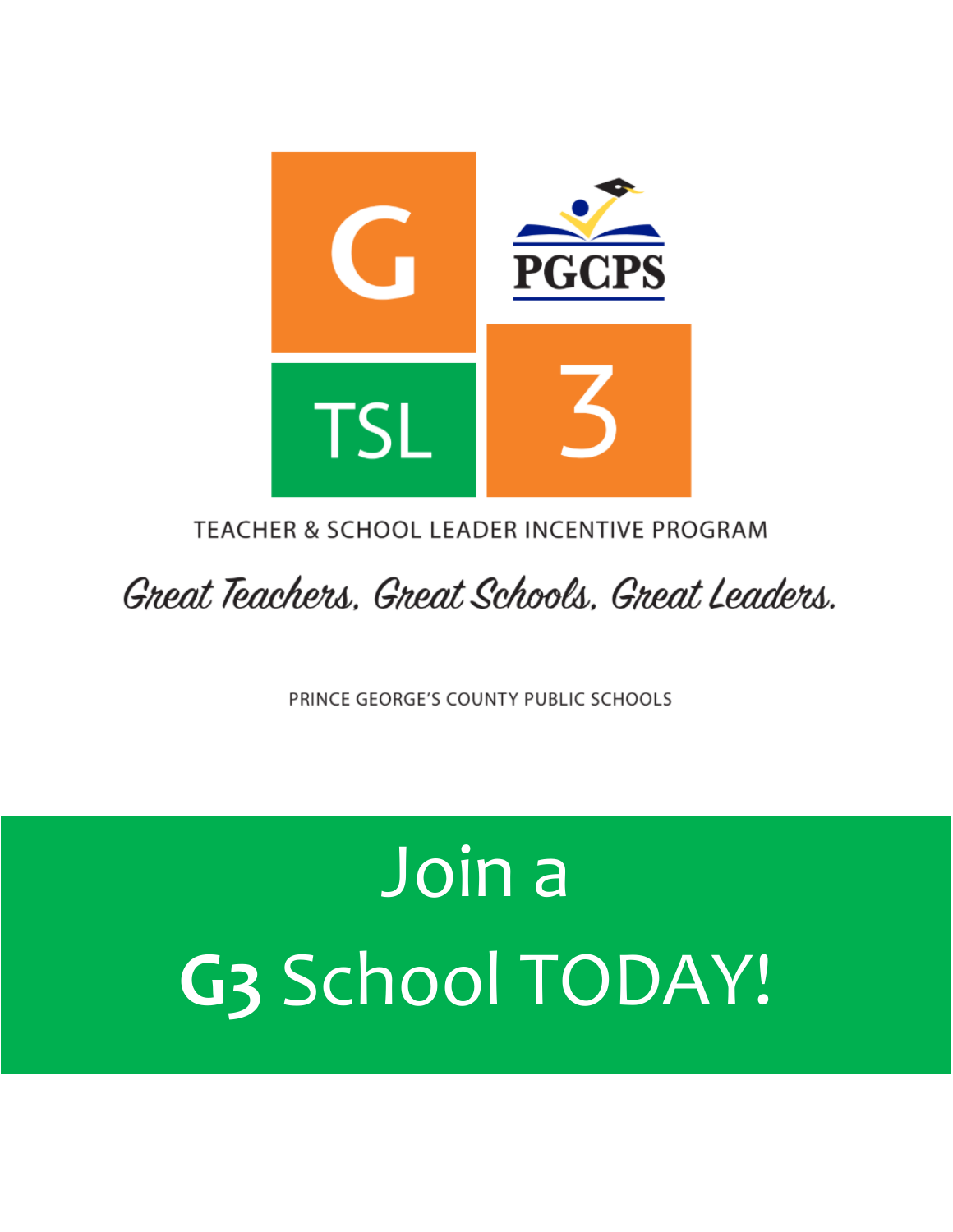# **Top 4 Reasons** *YOU* **Should Join a G3 School Today…**



- One-on-one job-embedded support with a veteran teacher
- Monthly new teacher academy

### **Support**



**Talent Management & Workplace Culture Training**

- Discover your talents
- Increased employee engagement
- Customized professional learning
- Conference opportunities

**Professional Growth**



- Teacher supplies
- Professional library
- Professional memberships

Prince George's County Public Schools • Teacher & School Leader Incentive Program 7711 Livingston Road, Oxon Hill, MD • 301-749-5238 [ohsdc.tslgrant@pgcps.org](mailto:ohsdc.tslgrant@pgcps.org) • Follow us @G3tslP